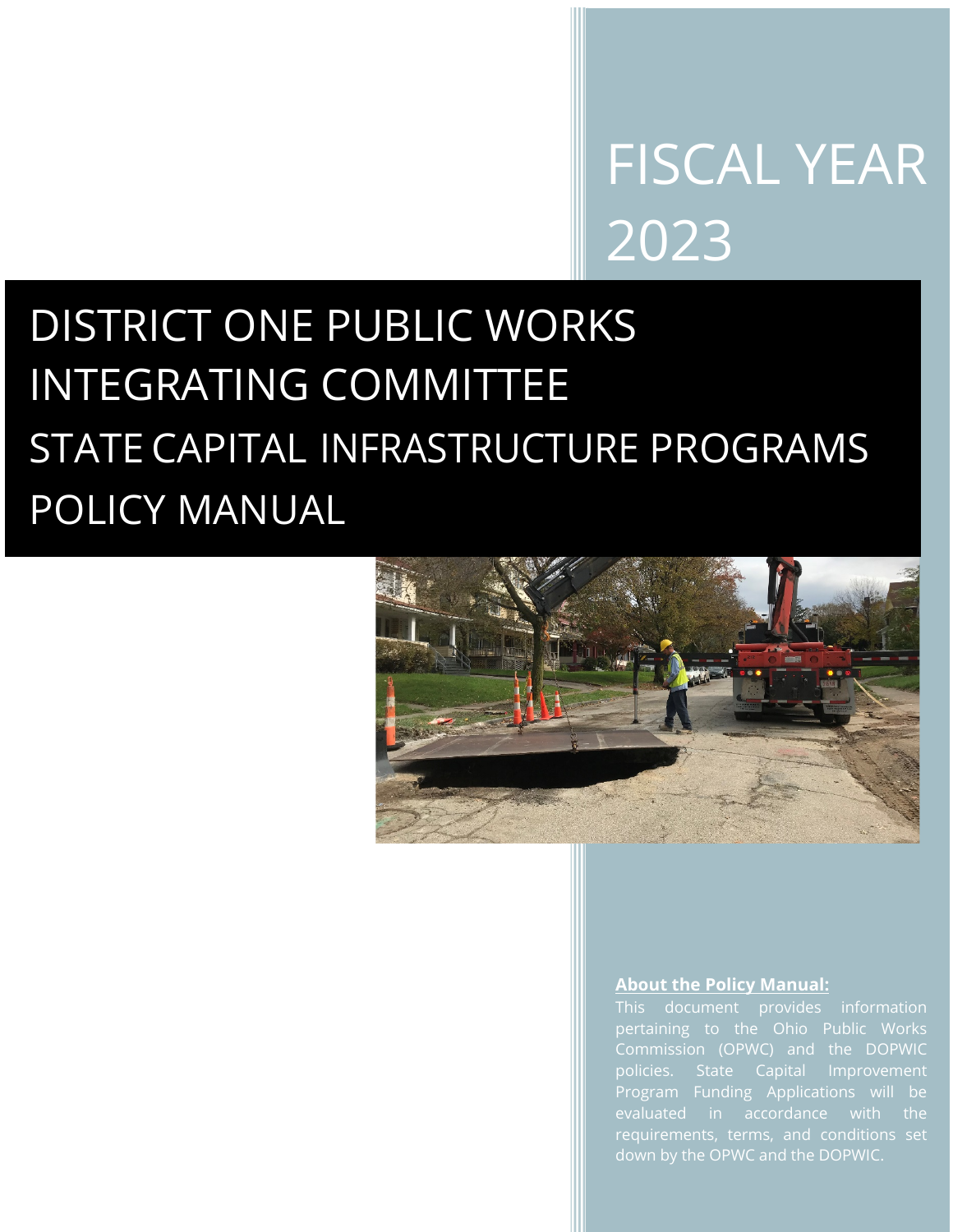## **OPWC POLICIES**

The OPWC policies and guidelines should be carefully reviewed before the application materials are submitted to ensure project eligibility and to prevent delays in project evaluation and selection due to non-compliance with program requirements.

To learn more about OPWC policy and guidelines, visit the OPWC Advisories - Infrastructure Programs on the OPWC website.<https://www.pwc.ohio.gov/Advisories/Infrastructure> This website describes select statutory provisions in the Ohio Revised Code (ORC) and administrative rules in the Ohio Administrative Code (OAC). If applicable, topics include ORC and/or OAC linked references as well as linked websites.

### **DOPWIC POLICIES**

In accordance with OPWC policies, the following policies and guidelines have been adopted by the DOPWIC. These policies and guidelines should be carefully reviewed before the application materials are submitted to ensure project eligibility and to prevent delays in project evaluation and selection due to non-compliance with program requirements.

#### **ALLOCATION OF AVAILABLE BALANCES**

The OPWC shall allocate, to the degree possible, all the funds available in an annual program year to projects submitted in that program year. If additional funds become available during the program year, either from cost underruns or from additional allocations from the OPWC, these funds will be offered to projects that remain on the current year's contingency list.

Contingency projects will be considered in the order in which they are ranked in the DOPWIC final recommendation list. If the available monies will fully fund a contingency project, the OPWC will contact the Applicant and ask for updated information if needed.

If the funds available will not cover the entire cost of a contingency project's original request, OPWC will make an offer of the funding balance. If the Applicant accepts, they will be asked for updated information if needed.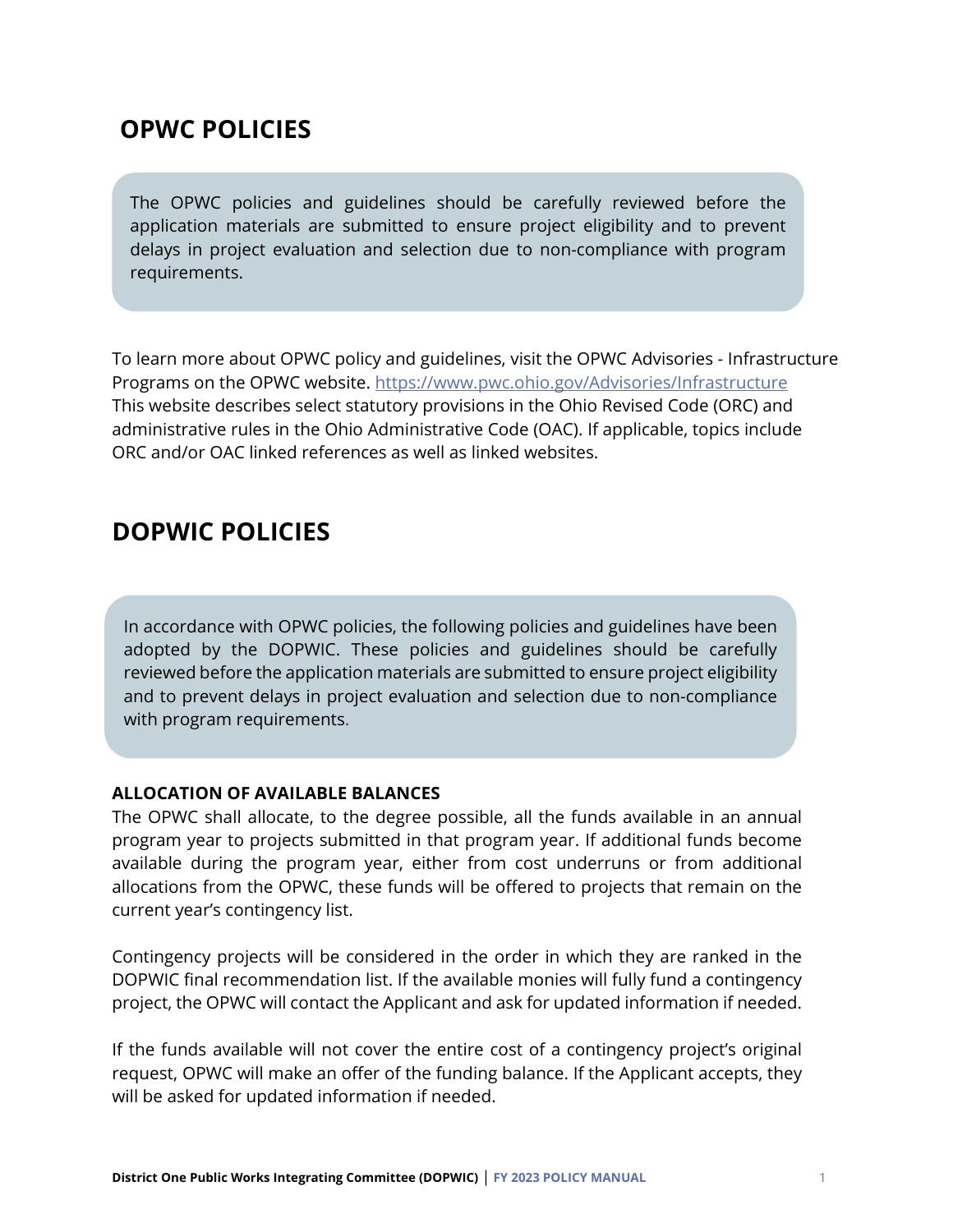Any underrun money not spent before the next Program Year application materials are made available will be carried over into the next year's allocation.

#### **ALTERNATIVE SELECTION PROCESSES**

- **LTIP-Eligible Projects***:* If the *Final Project Rankings* do not contain adequate LTIPeligible projects, the staff will use the steps outlined below to allocate the LTIP funds:
	- o The list of selected projects will be reviewed to determine if there are road and bridge projects that requested a loan.
	- o If there are road and bridge projects that requested a loan, the staff will run a separate final ranking of the road and bridge projects without any points given for requesting a loan.
	- o The highest ranked road and bridge projects equal to the LTIP allocation will be selected for a LTIP grant.
	- o The road and bridge projects remaining on the list that are not selected for a LTIP-grant will be reallocated according to loan points and will be selected for SCIP Loan or Revolving Loan Program (RLP) funding.

#### • **10% Loan/Local Debt Support Minimum Requirement**

If the *Final Project Rankings* does not meet or exceed the SCIP 10% loan/local debt support minimum requirement, and allocate all the RLP funding, the staff will use the steps outlined below to distribute SCIP and RLP loans:

- o Offer SCIP or RLP loan funds to the Applicants with projects remaining on the list.
- o If the Applicant declines the loan, the project will remain on the Final Project Ranking, until additional funding becomes available to the District.
- o If the Applicant accepts the loan, the project will be included with the projects recommended for funding.
- o An Applicant that accepts a loan may modify its original funding request.

#### **CONTINGENCY REQUIREMENTS**

The OPWC encourages Applicants to add to the total project cost a contingency equal to no more than 10% of the construction costs. If the project is approved by the DOPWIC and the OPWC, the project will be guaranteed a reasonable "cushion" for cost overruns. Applicants are discouraged from inflating cost estimates.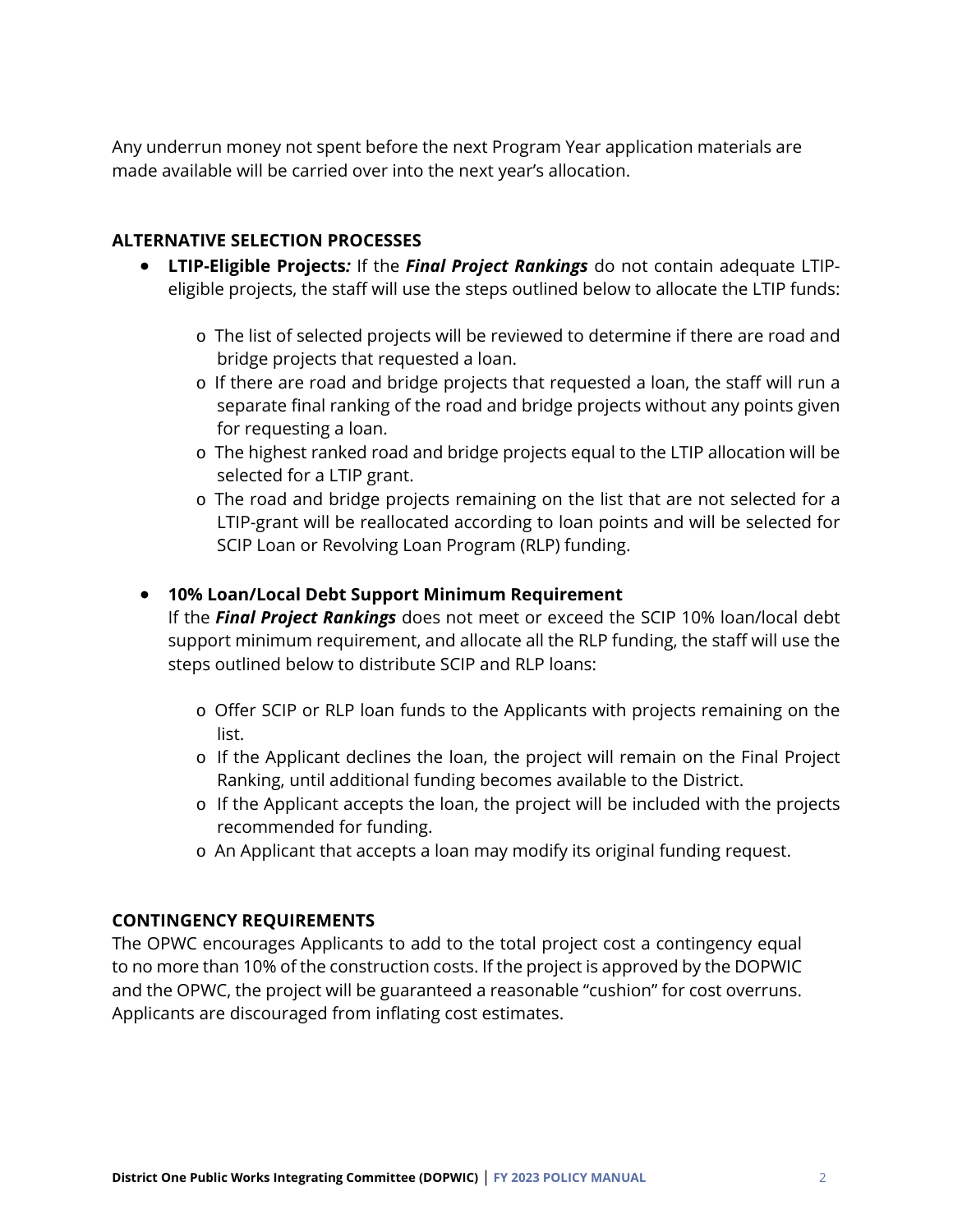#### **COST OVERRUNS**

All cost overruns associated with a project, whether for work covered by the application or otherwise, are the sole responsibility of the project Applicant.

The DOPWIC will not consider supplemental financial assistance requests for the following:

- Cost overruns incurred during construction that were caused by engineering or design deficiencies and/or incomplete plan preparation;
- Meeting a shortfall in funding from other sources (i.e. local, state or federal sources and/or private sector contributions);
- Providing an additional "cushion" for possible unforeseen circumstances that might be encountered during construction; and
- Cost overruns incurred as the result of contractor or project sponsor negligence or misfeasance.

The DOPWIC will only consider supplemental financial assistance requests for the following:

#### • **Scope Change**

Requests for changing a project's scope will be considered by the DOPWIC when no additional funds are requested and the work to be done is directly associated with the approved project.

In no event will the DOPWIC approve a scope change for a project in which the proportion of SCIP/LTIP funds exceed amount originally awarded to the project, nor will the type of financial assistance differ from the original award. For example, if a project was awarded an LTIP grant for 50% of the total project cost, the financial assistance will be covered by LTIP for 50% of the scope change.

• **Procedure for Reviewing Requests for Supplemental Financial Assistance** An eligible request for a project scope change must be submitted in writing to

the DOPWIC District Liaison at least one week prior to a DOPWIC meeting for the request to be considered by the DOPWIC. The request must provide the following information:

- o Name and description of the project;
- o Total project cost and amount, and disbursement ratio award;
- o Detailed explanation and revised budget of the costs associated with the supplemental financial assistance.

The DOPWIC Liaison will review all requests and forward to the DOPWIC for consideration at its next meeting. If the DOPWIC agrees that the request is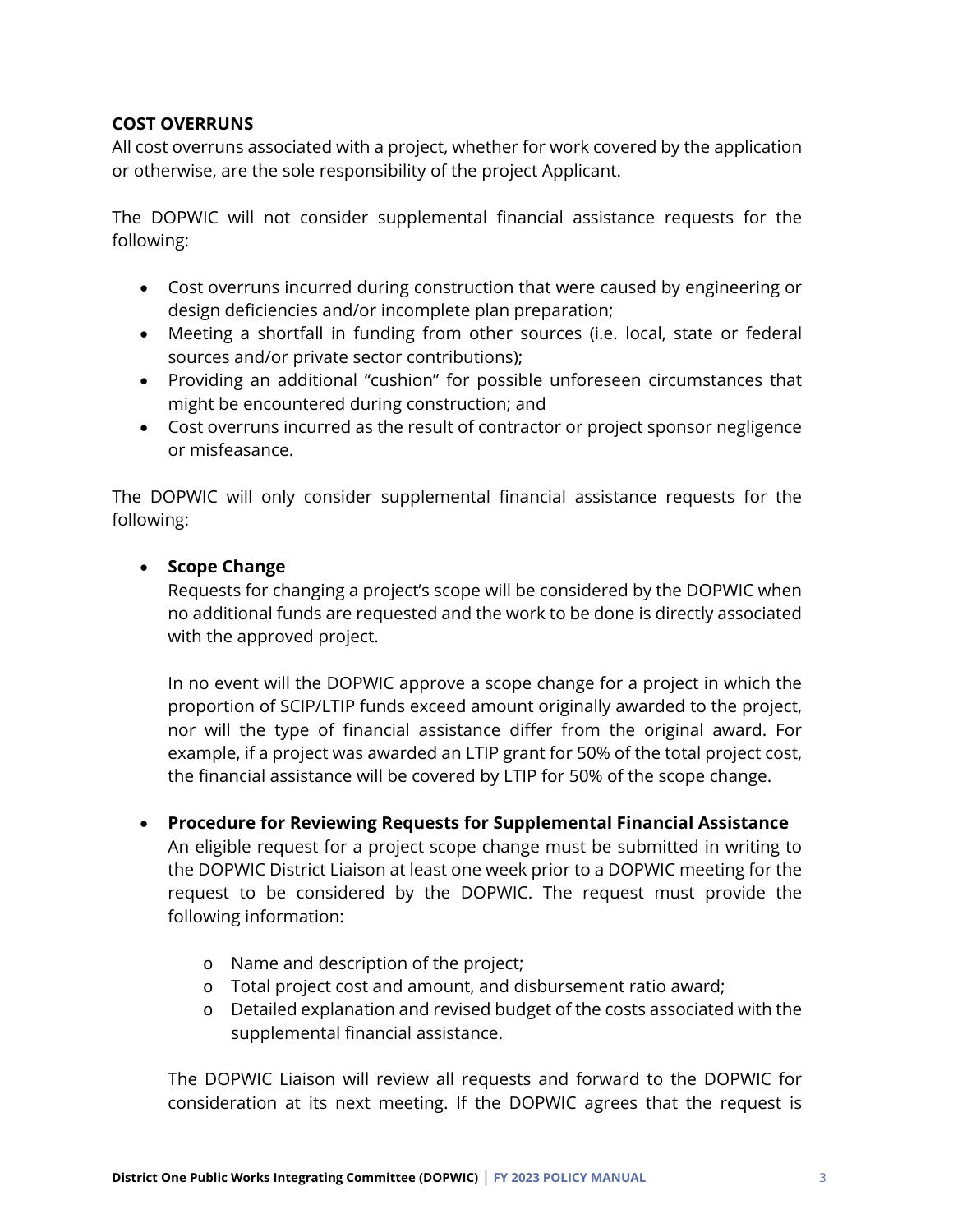reasonable and that the project would not be completed without supplemental financial assistance, the approval will be documented in the meeting minutes. The minutes will then be forwarded to OPWC for a contract amendment.

#### **READINESS TO PROCEED**

In accordance with OPWC Project Schedule advisory, applications with delayed schedules for engineering, bidding and construction will be questioned and possibly returned for resubmission in a future program year if they will not proceed during the current program year. Projects must be scheduled to be under construction by the end of the state fiscal year (June 30th) for the program year in which the agreement is released.

Projects that are being sold by the Ohio Department of Transportation ("ODOT-let") must use the ODOT sale date. Such project schedules are confirmed with ODOT and will be rejected by the Commission if scheduled into a future program year.

#### **REPLACEMENT OF SEPTIC SYSTEMS AND WATER WELLS**

For purposes of evaluating projects that involve the replacement of failing septic systems with sanitary sewers, and water wells with waterlines, the DOPWIC will consider these projects as replacement projects, not as new infrastructure.

#### **REQUIRED DOCUMENTATION**

In accordance with OPWC Policy, applicants must include all required documentation (i.e., Authorizing Legislation or acceptable alternative such as the legal authority provided to county engineers, Cooperative Agreement if multiple subdivisions, CFO Certification or acceptable alternative considering auditors may not sign the traditional certification until their budget has been approved, Engineer's Estimate, and Weighted Useful Life Statement) in order for projects to be recommended for funding.

#### **SMALL GOVERNMENT PROCESS**

Small Government Projects (villages and townships with a population under 5,000) will be evaluated using both the DOPWIC and OPWC Small Government criteria evaluation criteria.

Small government projects not recommended by the DOPWIC for funding can be evaluated for their competitive potential in the OPWC Small Government Commission process. The District One Small Government Committee will review and determine the District's Small Government recommendations.